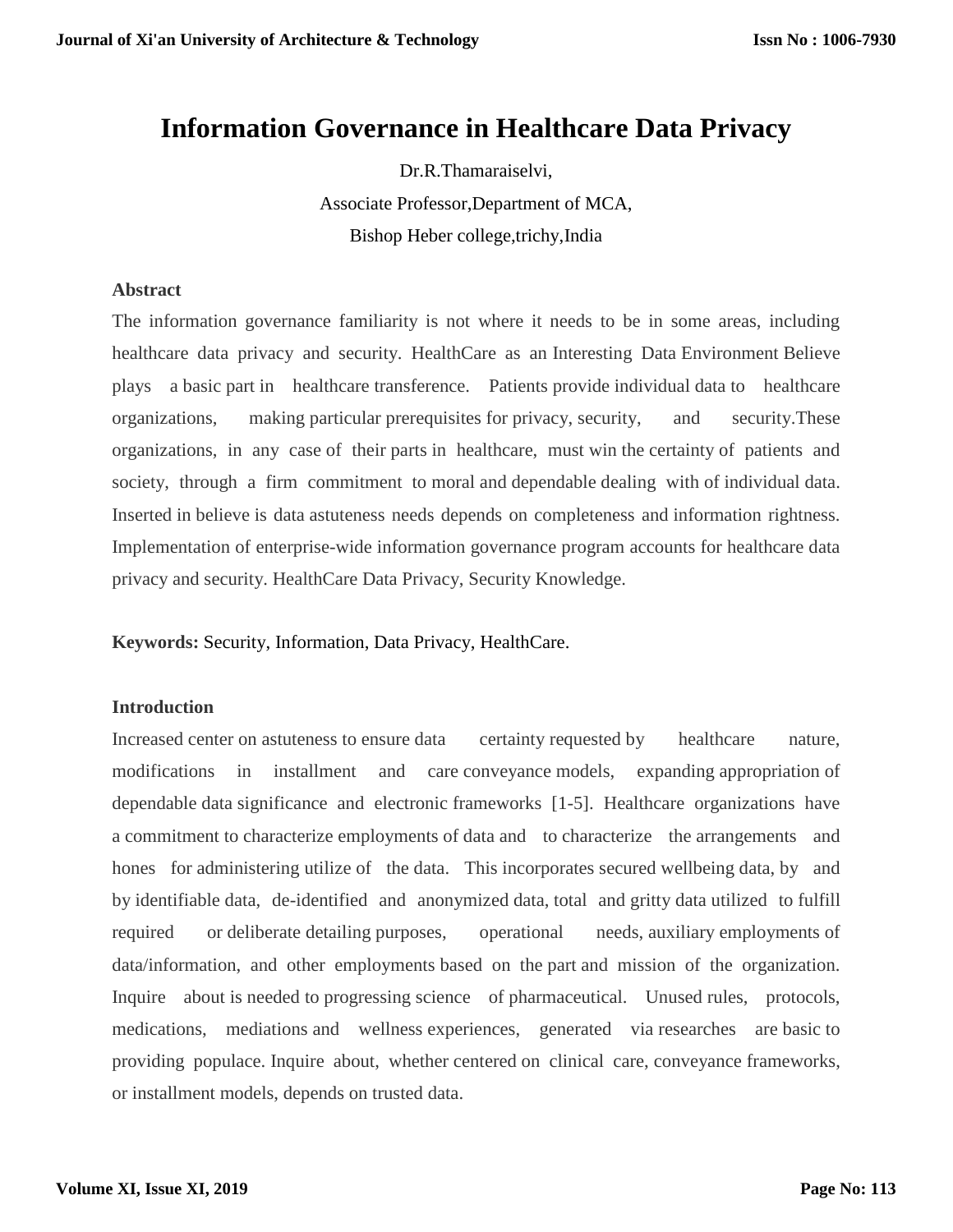### **1. Healthcare Data Cyber security**

A healthcare data security approach, and conduct regular employee training sessions.



Medical device security, compliance and employee training at various levels provides holistic healthcare cyber security model. Despite cyber security being a significant area of concern, healthcare organizations are, now more than ever, needing to rely on a higher number of thirdparty, mission-critical technologies (along with their support and maintenance). Because of this, hundreds of vendor technicians are logging into the systems of a typical healthcare organization each week. Many organizations treat these third-party vendors like internal employees when it comes to remote access, yet 63% of data breaches are caused by third-party [6-8]. Data breaches are not only financially devastating, but a down system can be life-threatening to a patient.

# **1.1. Healthcare Cyber security and Digital Priority**

A recent survey found that health system leaders plan to invest in healthcare cyber security respond to potential threats. Continuous risk identification and assessment is now a crucial part of healthcare security given today's ever-evolving threat landscape. Security programs must be proactive in order to keep pace, leveraging tools and processes that provide visibility into an organization's cloud, virtual, remote, local, and containerized infrastructure. The healthcare sector faces greater vulnerabilities than most industries due to limited resources and often outdated platforms, as well as a long list of medical devices that typically operate on legacy systems. Prioritization and remediation are key to vulnerability management and improving an organization's overall security posture. Enable visibility into all endpoints including the cloud and remote infrastructure to keep pace with current and emerging threats. Implement a strong vulnerability management program to identify and prioritize risk and improve an organization's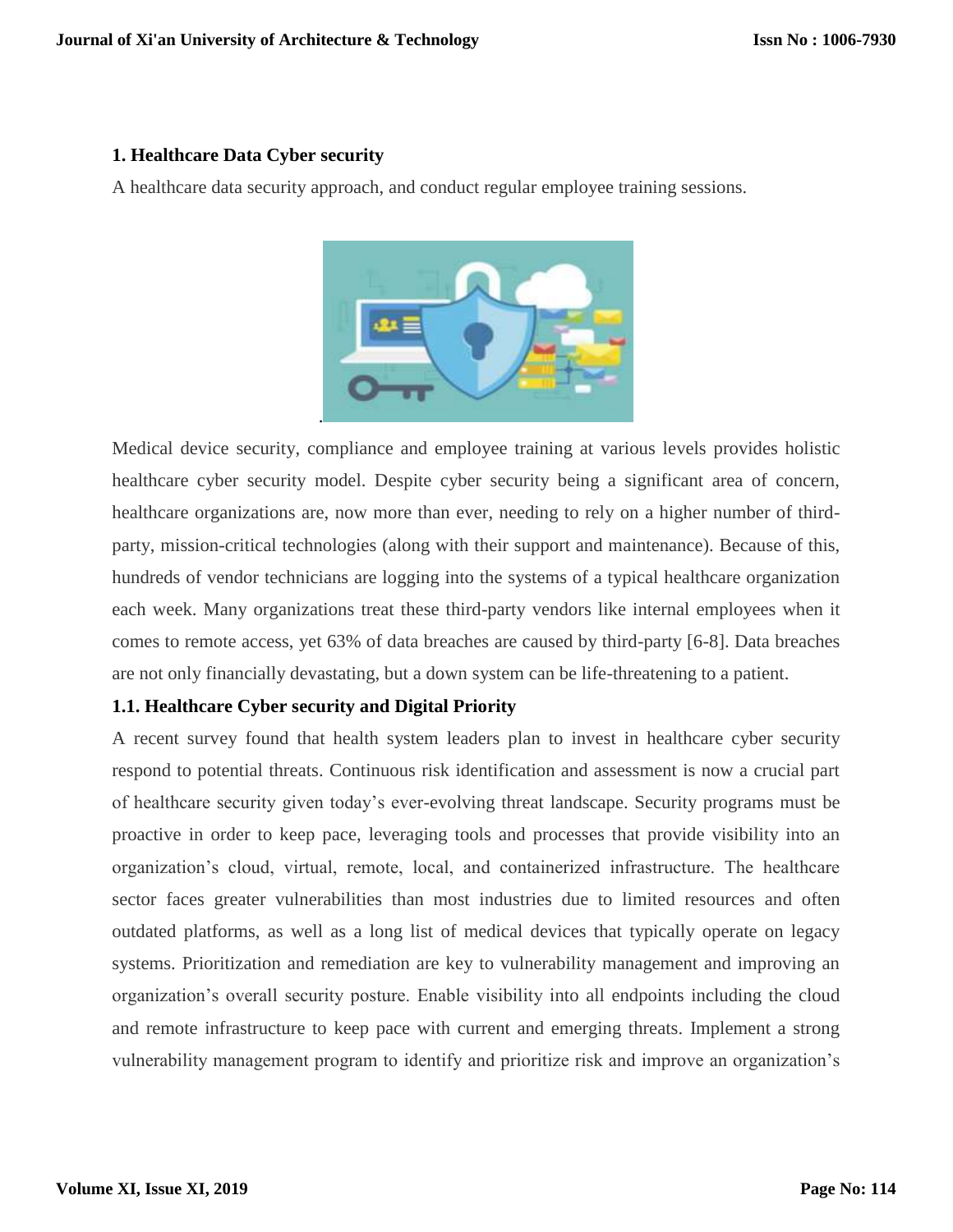security posture. Adopt best practices for vulnerability management programs to identify and remediate risk quickly [9, 10].

# **1.2. Information Blocking Rule Raises Privacy and Security Concerns**

Increasing interoperability, data sharing and use of commercial products through more APIs is just expanding the attack surface further without protective measures.



# **1.3. Utilizing People, Process, and Technology in Health Data Security**

Employee training, creating proper security processes, and implementing necessary technologies are all part of a comprehensive health data security strategy. Validation of security process not only helps people stay sharp, it lets you understand where there can be improvements. With welltrained people and a good process, you enable your technology platform to be truly impactful in a security strategy.

# 2. **Unstructured Healthcare Data**

Unstructured data is measured as information piece that does not remain as a organization structure and pre-defined model. Various information types may include dates, names, medications and diagnosis that are specified in various approach and recorded with myriad formats.



While executing data systems, organizations may select how they wishes to confine and store those elements by engaging standardized data fields for users' input. This procedure is for crux of any resourceful data governance scheme.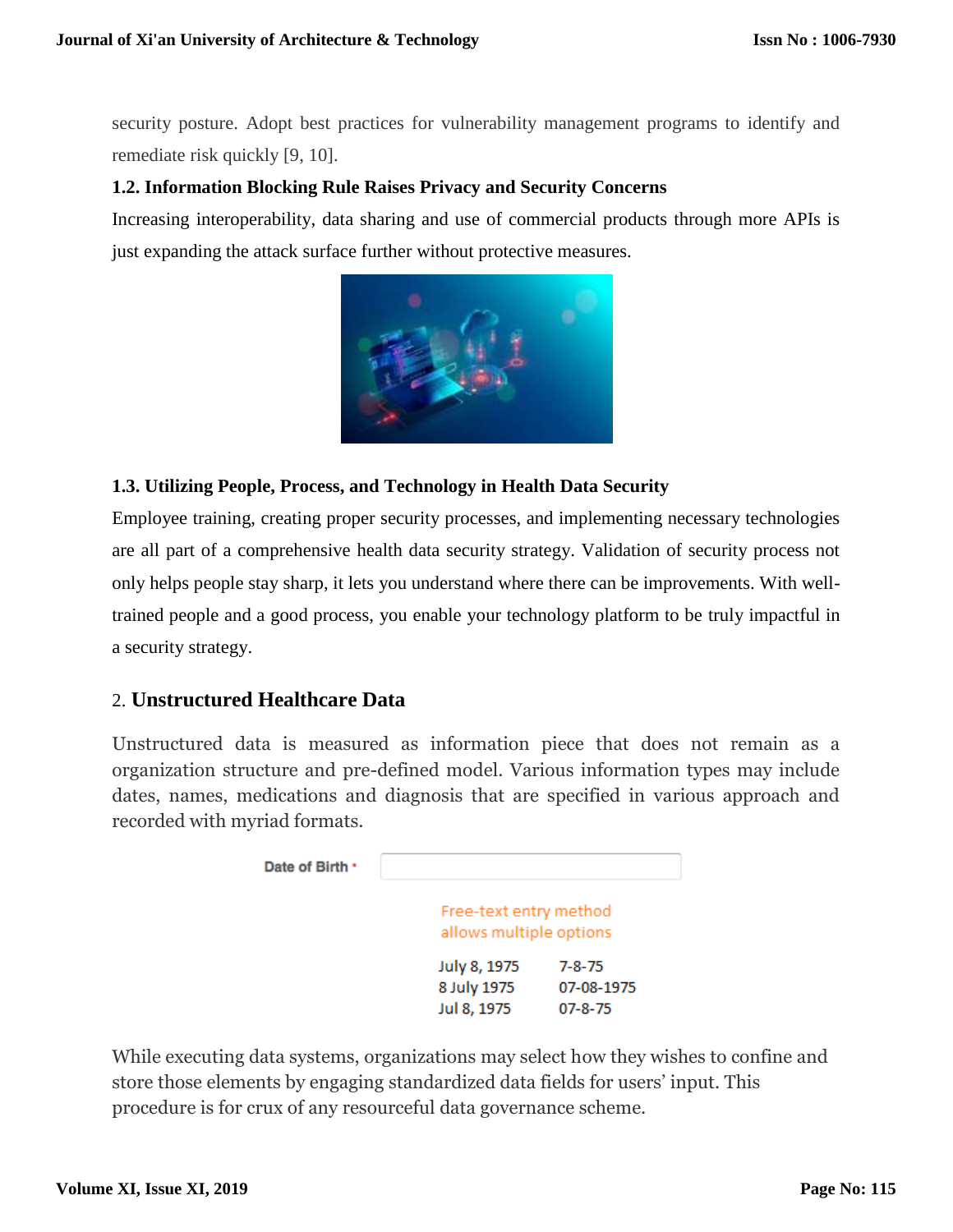

#### One standardized method of entry

While structuring inputs option, comprising check boxes, radio buttons and drop-down menus are frequently essential for preliminary data fields such as patient gender, birth dates and questions with no or yes answers, they may reduce short falls for extremely complex data capturing needs.

# **Conclusions**

Improving information quality is an intricate issue. Poor information quality stems from various components. Time after time information quality is seen as an information technological issue, however the healthcare supplier associations need to comprehend to corporate with the issues. The capacity of an association to focus on the issue and become proactive about it requires board level consideration, which ought to be bolstered and driven by a national order. One would believe that the loss of financing in every month ought to be sufficient to increase a Boards consideration, and staff in supplier associations know about the issue, yet nobody individual has the responsibility to pass through the progressions fundamental and regularly don't have the foggiest idea where to begin tending to the issue.

#### Reference

- 1. Vezyridis, P., & Timmons, S. (2017). Understanding the care. data conundrum: New information flows for economic growth. Big Data & Society, 4(1), 2053951716688490.
- 2. Skurka, M. A. (Ed.). (2017). Health information management: principles and organization for health information services. John Wiley & Sons.
- 3. Shu, I. N., & Jahankhani, H. (2017, November). The Impact of the new European General Data Protection Regulation (GDPR) on the Information Governance Toolkit in Health and Social care with special reference to Primary care in England. In 2017 Cybersecurity and Cyberforensics Conference (CCC) (pp. 31-37). IEEE.